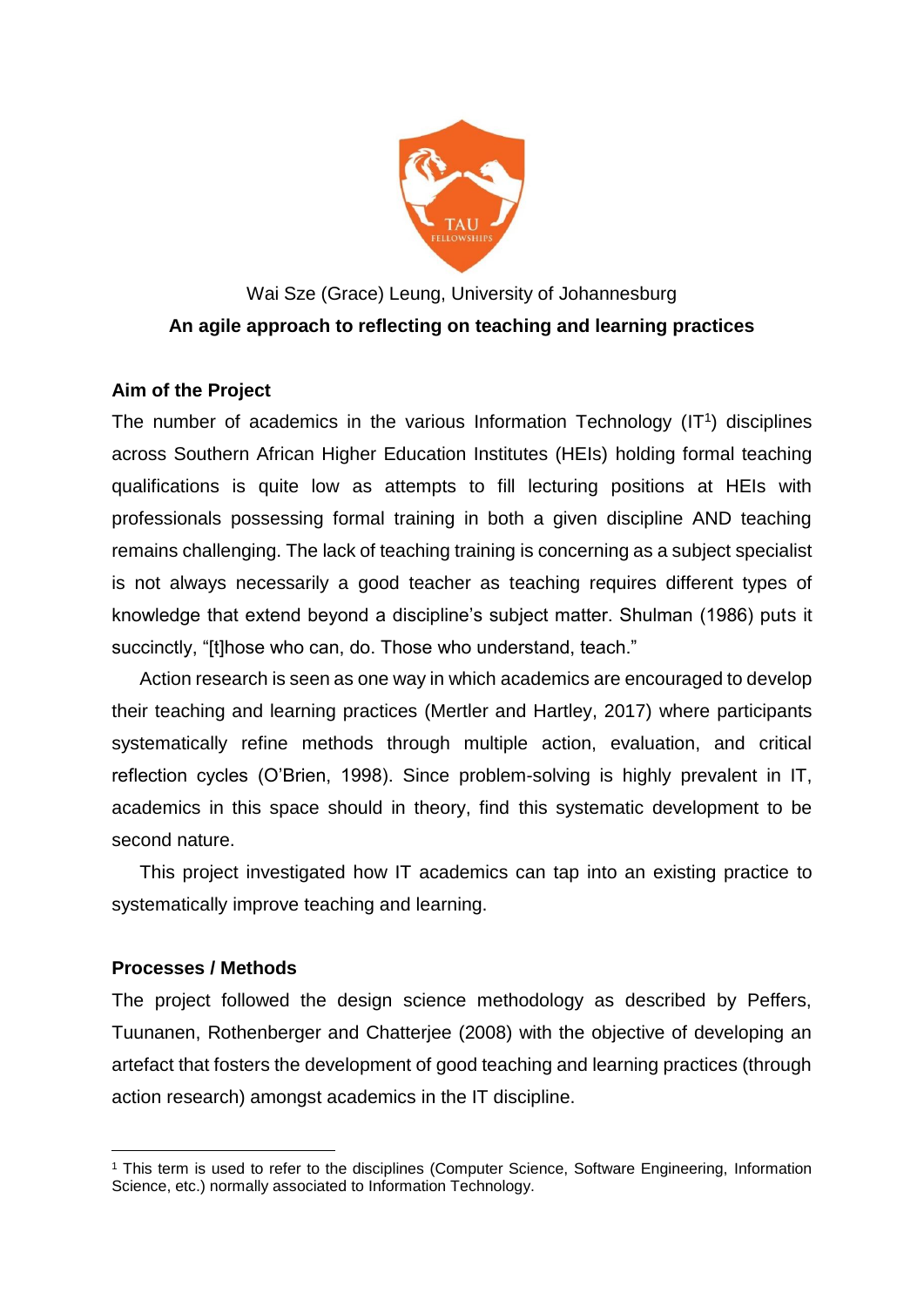A literature survey was conducted to identify existing IT practices that mirrored or held similarities to the action research cycle. The Manifesto for Agile Software Development demonstrated the most promise based on its principles that emphasise prioritising customers and change (Beck et al., 2001). Primary selection criteria included the consideration that student needs should be prioritised, and that academics should work with the ability to assess and adjust their introduced changes sooner.

Whereas the more traditional (Waterfall) model produced outcomes that could only be seen at the end, Agile promotes the release of tangible outcomes that permit for frequent feedback and change. Furthermore, Agile exhibits another benefit for developing teaching and learning practices, namely "…uncovering better ways of developing … by doing it and helping others do it." In this way, the Agile mindset shares best practices, an activity that helps to promote communities of practice (CoP).

The Agile system development lifecycle was adapted to fit the action research cycle in teaching and learning, resulting in the Agile Teaching and Learning (AgileTL) framework. Figure 1 below illustrates three such AgileTL cycles (note its similarity to action research).



**Figure 1: The AgileTL process**

The concept of AgileTL was validated through peer-review at the Southern African Computer Lecturers Association 2018 Conference (attendees included academics and teachers sharing the common interest of teaching and learning in the IT discipline).

In 2019, AgileTL was implemented in several areas as an attempt to improve teaching and learning practices in my department, specifically, to activities involving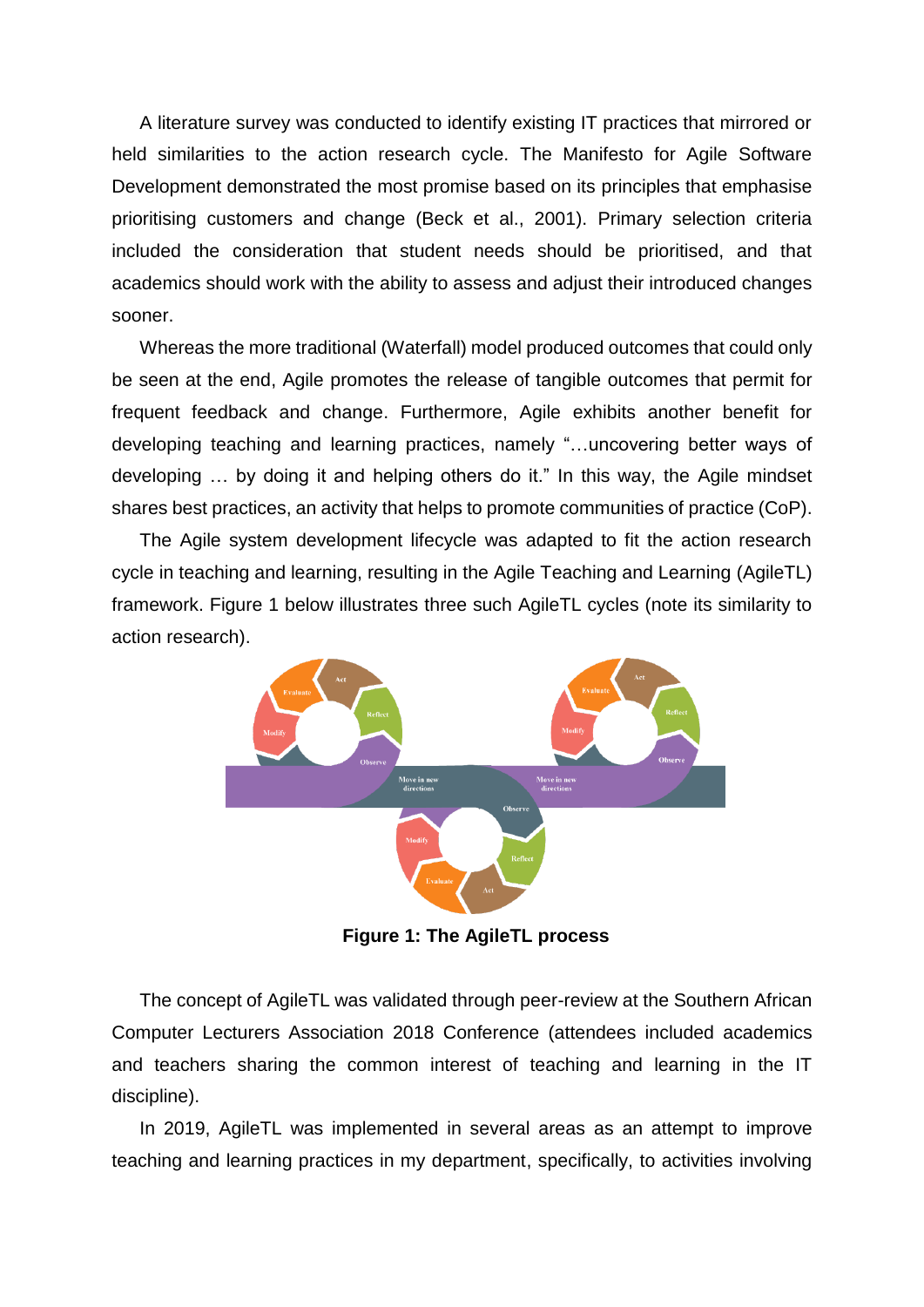the Informatics 3 Team Projects where teams are required to design and develop a full software system. These projects are compulsory and students who fail the project tend to fail the modules as well.

Each project team is assigned a project mentor (with varying levels of experience) to receive guidance. Team mentoring can be challenging as no two teams are alike in personality, skills, and project. Project mentors must be adaptive and cognisant of their team's needs. The follow scenario describes how AgileTL was implemented:

- Observe  $F^{\star 2}$  is the lecturer for the first semester and project co-ordinator. Having done this for several years, **F\*** has identified what they believe to be stumbling blocks to success in the module (and by extension project).
- *Reflect* **F\*** runs through the following two proposed changes with myself **C\***<sup>3</sup> , the second semester lecturer

| <b>Proposal</b>                                                                | <b>Rationale</b>                                                                                                                                                                                       |
|--------------------------------------------------------------------------------|--------------------------------------------------------------------------------------------------------------------------------------------------------------------------------------------------------|
| Teams must reiterate<br>their problem statement<br>for the project frequently. | Teams will focus on what their projects should be<br>doing, increasing clarity and avoiding scope creep <sup>4</sup> .                                                                                 |
| Increase accountability<br>amongst students in<br>each team.                   | Team projects may lead to potentially uneven<br>distribution of work carried out. Students may be<br>encouraged to contribute more equally if each team<br>member must account for their contribution. |

- Act In January 2019,  $F^*$  hosted a workshop<sup>5</sup> for 12 project mentors. During this workshop, **F\*** explained their changes for implementation in 2019: 1) mentors had to ask teams to reiterate their problem statement for each deliverable (students would thus also apply the principles of AgileTL as they would be adding to and adapting their project's functionality as they learnt more along the year); 2) teams must assign tasks and update their progress as they worked on their deliverables via a Kanban board<sup>6</sup> which served as a monitoring mechanism for all involved.
- *Evaluate* The Kanban board provided students with a visual idea of their progress on the project while mentors would be able to see if their current mentoring strategies were working (or if it required change). This would in theory provide **F\***

1

<sup>2</sup> Anonymized for ethical purposes.

<sup>&</sup>lt;sup>3</sup> Anonymized for ethical purposes.

<sup>&</sup>lt;sup>4</sup> This refers to changes or growth in a project that typically occurs when the project is poorly defined. This often leads students to attempt implementing features that do not contribute meaningfully to the overall project, wasting their already limited time.

<sup>5</sup> Unfortunately, this workshop coincided with TAU Contact Session 3 and I could not attend as a result. <sup>6</sup> Kanban boards are tools used to visually represent the progress of processes using cards placed in columns representing their current state (e.g. In Progress, Complete, etc.). More on this topic can be found at<https://kanbanize.com/>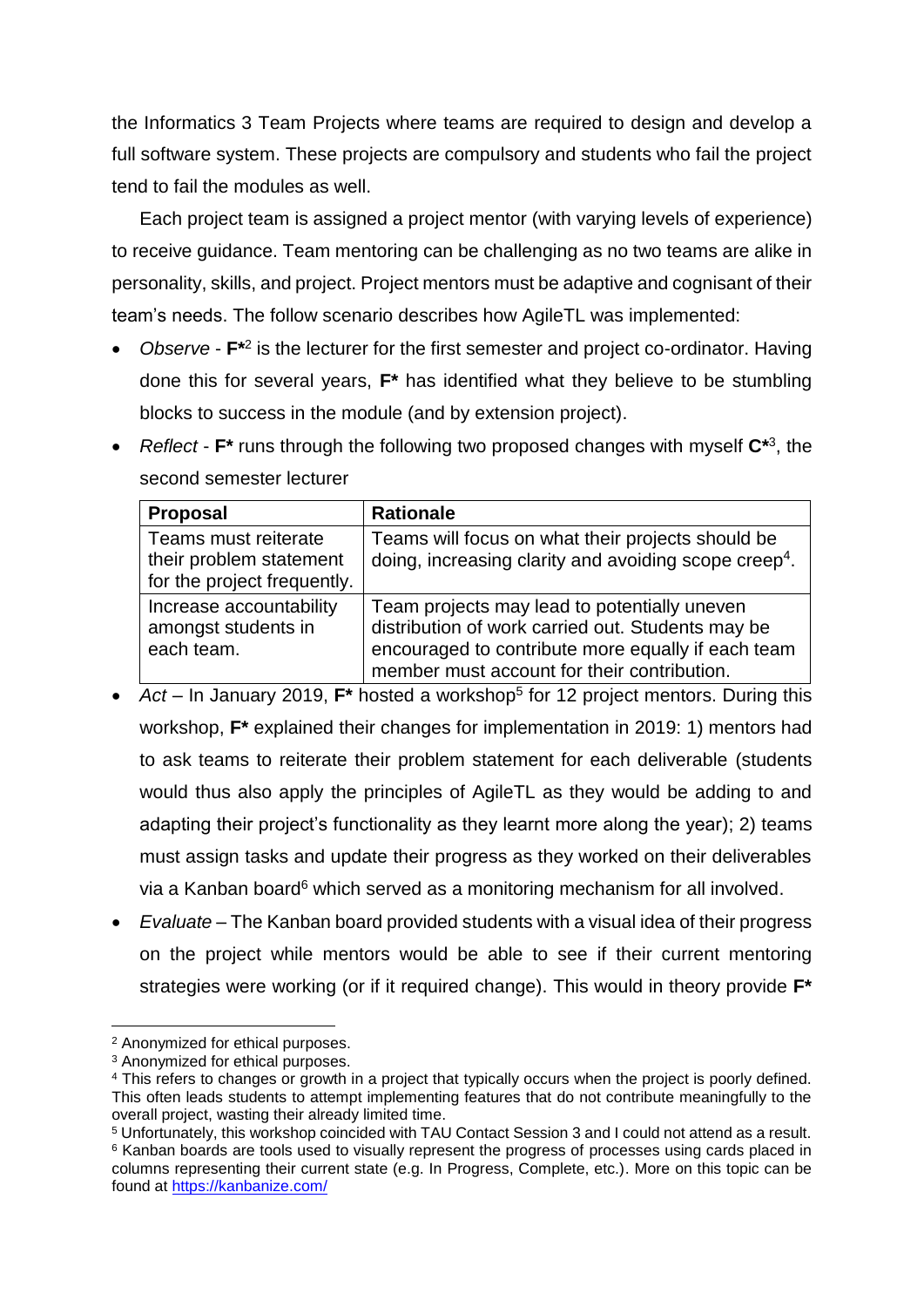with a mechanism for better monitoring student accountability. At the writing of this report, two deliverables had submitted. I interviewed ten of the mentors, mainly to assess how AgileTL had been perceived. Mentors were interviewed using a standard set of questions with the possibility of pursuing additional avenues of query based on feedback. Mentors were asked to be frank about how they experienced the changes to mentoring this year. I summarised and presented my findings to **F\***, who, in conjunction with the results of the deliverables and assessment results thus far, evaluated the outcomes of the proposed changes. Overall, mentors noticed a general improvement amongst teams in the understanding of their projects<sup>7</sup>. Not all students made use of the Kanban board with most mentors reporting that some teams are not using them at all while others used them incorrectly. Mentors are of the belief that the Kanban board will only add value once students work on the actual programming (for the first two deliverables, teams were working only on design documentation).

 *Modify* – **F\*** noted that a different approach may be required to improve accountability on the design portion of the project.

#### **Outcomes**

Some mentors applied agile principles to share their best practices with one another at least once a week in an informal fashion while walking to buy lunch. This regular, brief reporting is what typically takes place during a Scrum<sup>8</sup> meeting. It was noted that mentors adopted proven practices shared by others in this way and sharing of teaching and learning solutions are more commonplace this year.

At present, AgileTL has only been applied to a limited degree by academics within the IT discipline although there has been some interest by academics on an individual level in applying it to their lecturing in the second semester.

Further to this, academics from other departments within the Faculty of Science will be invited to participate in this project to generalise AgileTL for use in other disciplines beyond IT. It is envisioned that this will be done in 2020 and beyond, starting with members of the Faculty of Science's Teaching and Learning Committee.

1

 $7$  We are waiting for August 2019 when an external moderator gives us input on assessing student understanding of projects. This moderator evaluated the projects last year and would therefore be suitable to provide a comparison in assessing if there are improvements from focusing on the problem statements this year.

<sup>&</sup>lt;sup>8</sup> A form of Agile.